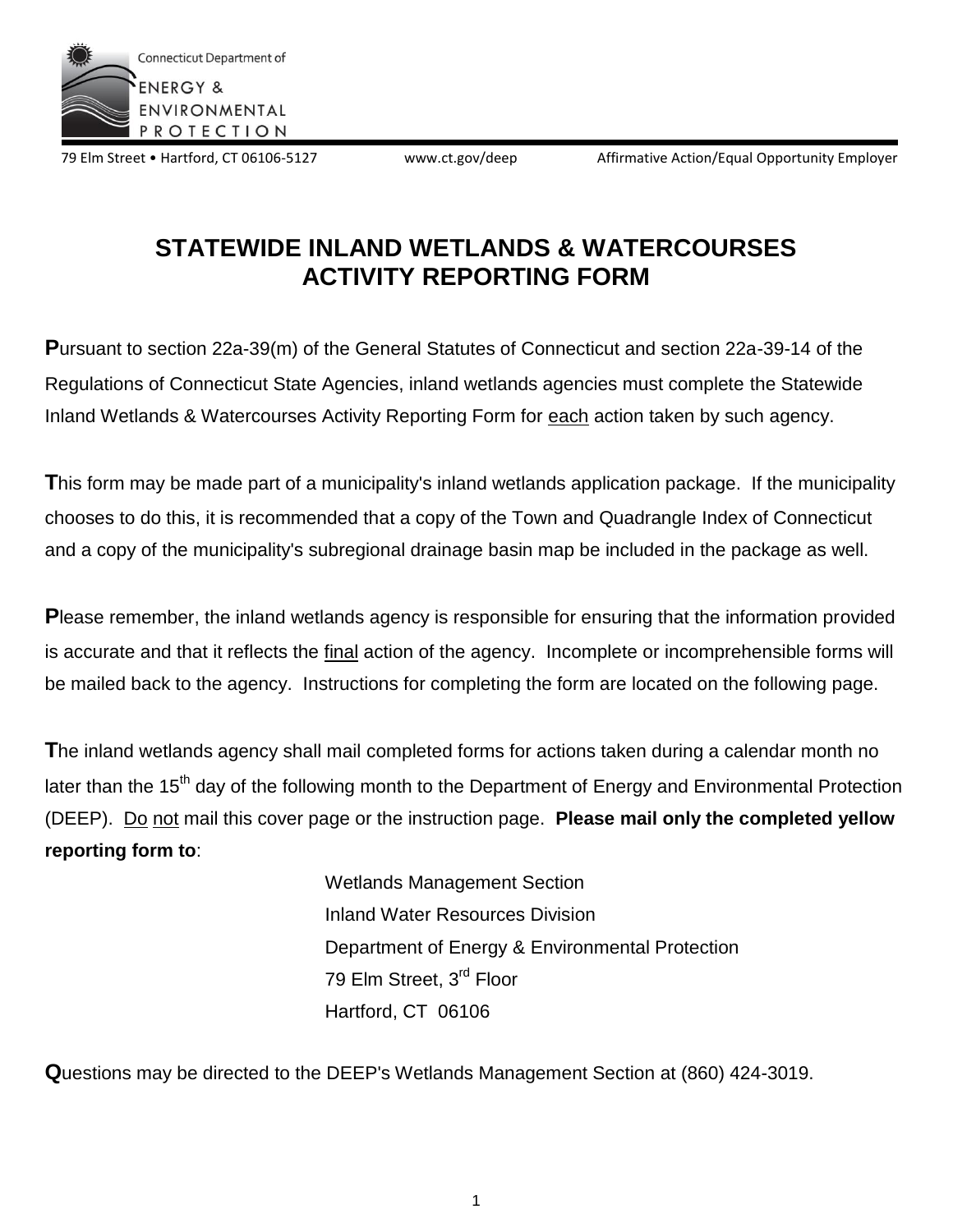### *INSTRUCTIONS FOR COMPLETING*

### *THE STATEWIDE INLAND WETLANDS & WATERCOURSES ACTIVITY REPORTING FORM*

Use a separate form to report each action taken by the Agency. Complete the form as described below.

#### PLEASE PRINT CLEARLY

#### **PART I: To Be Completed By the Inland Wetlands Agency Only**

- **1.** Enter the year and month the Inland Wetlands Agency took the action being reported. If multiple actions were taken regarding the same project or activity then multiple forms need to be completed. Enter ONE year and month per form.
- **2.** Enter ONE code letter to describe the final action or decision taken by the Inland Wetlands Agency. *Do not submit a reporting form for withdrawn applications*. Do not enter multiple code letters (for example: if an enforcement notice was given and subsequent permit issued - two forms for the two separate actions are to be completed).
	- **A** = A Permit Granted by the Inland Wetlands Agency (*not including map amendments, see code D below*)
	- **B** = Any Permit Denied by the Inland Wetlands Agency
	- **C** = A Permit Renewed or Amended by the Inland Wetlands Agency
	- **D** = A Map Amendment to the Official Town Wetlands Map or
		- An Approved/Permitted Wetland or Watercourse Boundary Amendment to a Project Site Map
	- **E** = An Enforcement Notice of Violation, Order, Court Injunction, or Court Fines
	- **F** = A Jurisdictional Ruling by the Inland Wetlands Agency (i.e.: activities "permitted as of right" or activities considered non-regulated)
	- **G** = An Agent Approval pursuant to CGS 22a-42a(c)(2)
	- **H** = An Appeal of Agent Approval Pursuant to 22a-42a(c)(2)
- **3.** Check "Yes" if a public hearing was held in regards to the action taken; otherwise check "No".
- **4.** Enter the name of the Inland Wetlands Agency official verifying that the information provided on this form is accurate and that it reflects the FINAL action of the agency.

**PART II: To Be Completed by the Inland Wetlands Agency or the Applicant - If Part II is completed by the applicant,** the applicant must return the form to the Inland Wetlands Agency. The Inland Wetlands Agency must ensure that the information provided is accurate and that it reflects the FINAL action of the Agency.

**5.** Enter the name of the municipality for which the Inland Wetlands Agency has jurisdiction and in which the action/project/activity is occurring.

Check "Yes" if the action/project/activity crosses municipal boundaries and enter the name(s) of the other municipality(ies) where indicated. Check "No" if it does not cross municipal boundaries.

**6.** Enter the USGS Quad Map name or number (1 through 115) as found on the Connecticut Town and Quadrangle Index Map (the directory to all USGS Quad Maps) that contains the location of the action/project/activity. See the following website for USGS Quad Map names and numbers: http://ct.gov/deep/lib/deep/gis/resources/Index\_NamedQuadTown.pdf

ALSO enter the four-digit identification number of the corresponding Subregional Drainage Basin in which the action/project/activity is located. If the action/project/activity is located in more than one subregional drainage basin, enter the number of the basin in which the majority of the action/project/activity is located. Town subregional drainage basin maps can be found at UConn – CLEAR's website: http://clear.uconn.edu/data/map\_set/index.htm

- **7.** Enter the name of the individual applying for, petitioning, or receiving the action.
- **8.** Enter the name and address or location of the action/project/activity. Check if the the action/project/activity is TEMPORARY or PERMANENT in nature. Also provide a brief description of the action/project/activity.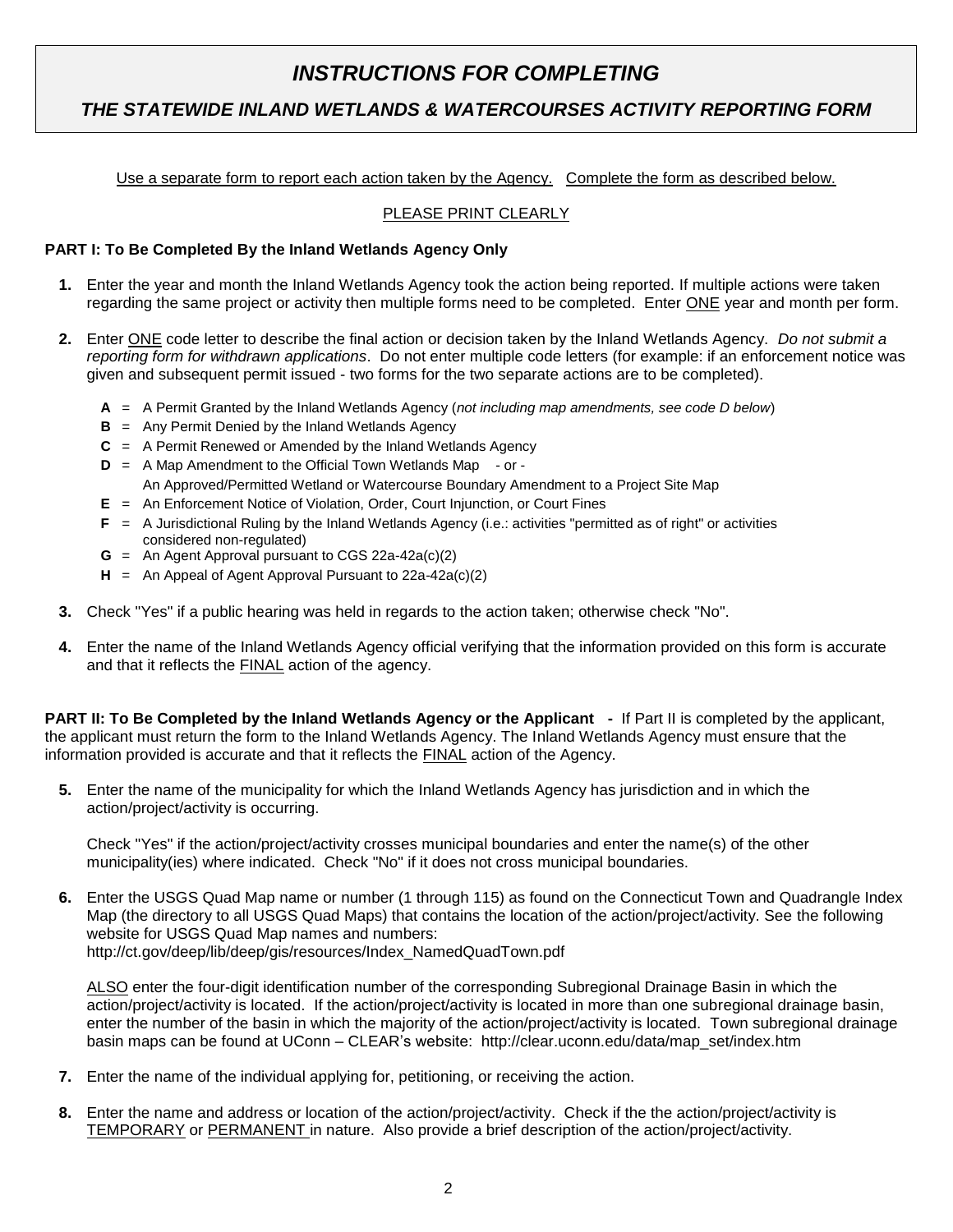- **9.** CAREFULLY REVIEW the list below and enter ONE code letter which best characterizes the action/project/activity. All state agency projects must code "N".
	- **A** = Residential Improvement by Homeowner **I** = Storm Water / Flood Control
	- **B** = New Residential Development for Single Family Units **J** = Erosion / Sedimentation Control
	- **C** = New Residential Development for Multi-Family / Condos **K** = Recreation / Boating / Navigation
	- **D** = Commercial / Industrial Uses **L** = Routine Maintenance
	-
	- **F** = Utility Company Project **N** = State Agency Project
	-
	- **H** = Wetland Restoration, Enhancement, Creation concept plans with no-on-the-ground work)
- 
- 
- 
- - **E** = Municipal Project **M** = Map Amendment
		-
	- **G** = Agriculture, Forestry or Conservation **P** = Other (this code includes the approval of
- **10.** Enter between one and four code numbers to best characterize the project or activity being reported. Enter "NA" if this form is being completed for the action of map amendment. You must provide code 12 if the activity is located in an established upland review area (buffer, setback). You must provide code 14 if the activity is located BEYOND the established upland review area (buffer, setback) or NO established upland review area (buffer, setback) exists.

| $1 =$ Filling                                                                                                                                         | 8 = Underground Utilities (no other activities)                                    |
|-------------------------------------------------------------------------------------------------------------------------------------------------------|------------------------------------------------------------------------------------|
| $2 = Excavation$                                                                                                                                      | $9$ = Roadway / Driveway Construction                                              |
| $3 =$ Land Clearing / Grubbing (no other activity)                                                                                                    | $10$ = Drainage Improvements                                                       |
| $4 =$ Stream Channelization                                                                                                                           | $11$ = Pond, Lake Dredging / Dam Construction                                      |
| 5 = Stream Stabilization (includes lakeshore stabilization)<br>$6$ = Stream Clearance (removal of debris only)<br>$7 =$ Culverting (not for roadways) | 12 = Activity in an Established Upland Review<br>Area<br>$14$ = Activity in Upland |

**Examples:** Jurisdictional ruling allowing construction of a parking lot in an upland where the municipality *does not* have an established upland review area must use code 14; other possible codes are 2 and 10. Permitted construction of a free standing garage (residential improvement by homeowner) partially in an established upland review area with the remainder in the upland must use code 12 and 14; other possible codes are 1 and 2. Permitted dredging of a pond must use code 11; other possible codes are 12 and 5.

- **11.** Leave blank for TEMPORARY alterations but please indicate action/project/activity is temporary under question #8 on the form. For PERMANENT alterations, enter in acres the area of wetland soils or watercourses altered. Include areas that are permanently altered, or are proposed to be, for all agency permits, denials, amendments, and enforcement actions. For those activities that involve filling or dredging of lakes, ponds or similar open water bodies enter the acres filled or dredged under "open water body". For those activities that involve directly altering a linear reach of a brook, river, lakeshore or similar linear watercourse, enter the total linear feet altered under "stream". Remember that these figures represent only the acreage altered not the total acreage of wetlands or watercourses on the site. You MUST provide all information in ACRES (or linear feet as indicated) including those areas less than one acre. To convert from square feet to acres, divide square feet by the number 43,560. Enter zero if there is no alteration.
- **12.** Enter in acres the area of upland altered as a result of an ACTIVITY REGULATED BY the inland wetlands agency, or as a result of an AGENT APPROVAL pursuant to 22a-42a(c)(2). Leave blank for TEMPORARY alterations but please indicate action/project/activity is temporary under question #8 on the form. Include areas that are permanently altered, or proposed to be permanently altered, for all agency permits, denials, amendments, and enforcement actions. Inland wetlands agencies may have established an upland review area (also known as a buffer or setback) in which activities are regulated. Agencies may also regulate activities beyond these established areas. You MUST provide all information in ACRES including those areas less than one acre. To convert from square feet to acres, divide square feet by the number 43,560. Enter zero if there is no alteration. Remember that these figures represent only the upland acreage altered as a result of an activity regulated by the inland wetlands agency, or as a result of an agent approval.
- **13.** Enter the acres that are, or are proposed to be, restored, enhanced or created for all agency permits, denials, amendments, and enforcement actions. NOTE restored or enhanced applies to previously existing wetlands or watercourses. Created applies to a non-wetland or non-watercourse area which is converted into wetlands or watercourses (question #10 must provide 12 and/or 14 as an answer, and question #12 must also be answered). You MUST provide all information in ACRES including those areas less than one acre. To convert from square feet to acres, divide square feet by the number 43,560. Enter zero if there is no restoration, enhancement or creation.

**PART III: To Be Completed By The DEEP -** Please leave this area blank. Incomplete or incomprehensible forms will be mailed back to the inland wetlands agency.